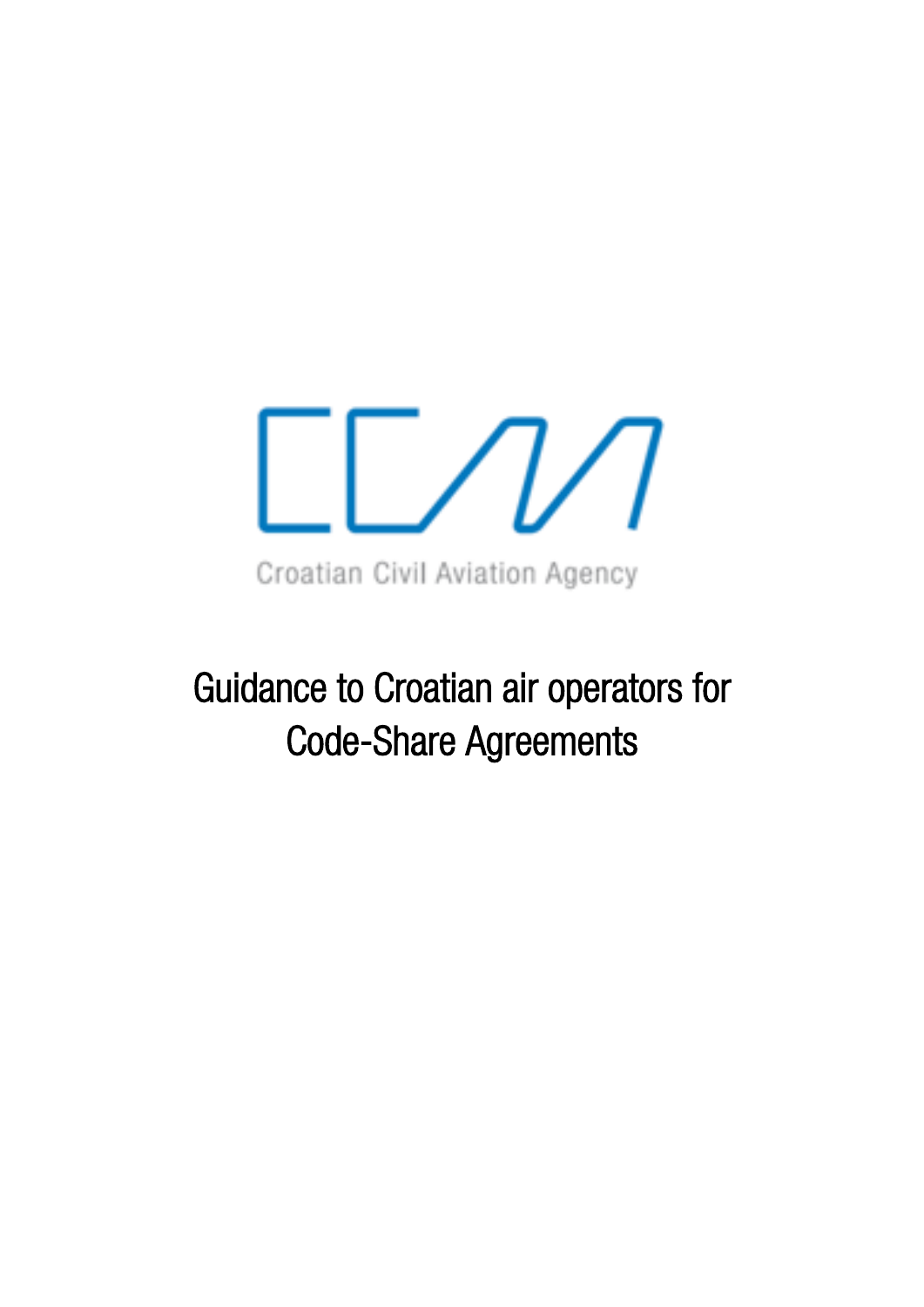

#### <span id="page-1-0"></span>Records of revisions

| Reference   | Revision no | Effective date |
|-------------|-------------|----------------|
| First issue |             | 16.07.2014.    |
|             |             |                |
|             |             |                |
|             |             |                |
|             |             |                |
|             |             |                |
|             |             |                |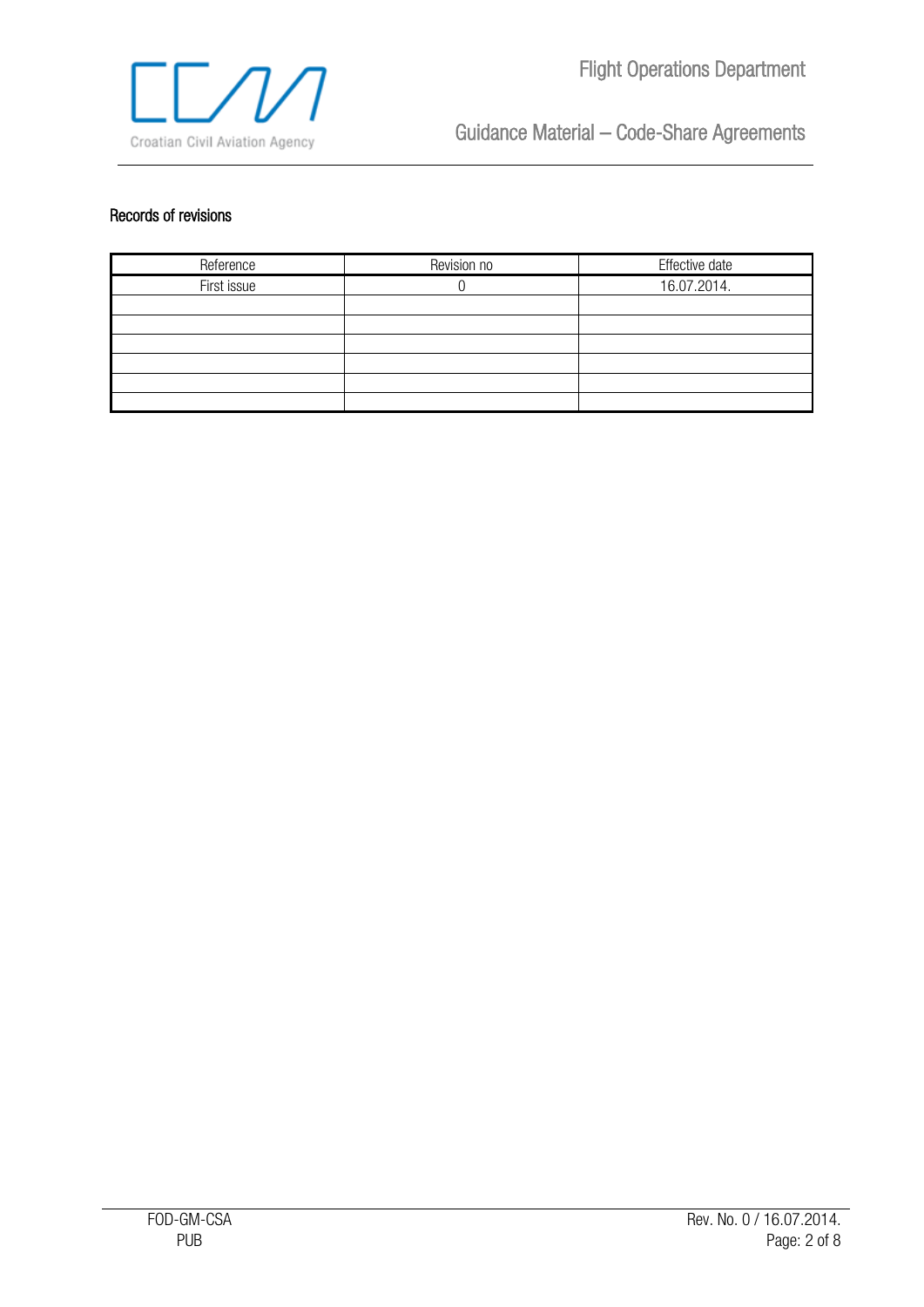

#### <span id="page-2-0"></span>List of effective pages

| Page no        | Revision no | Effective date |
|----------------|-------------|----------------|
|                | 0           | 16.07.2014.    |
| $\overline{2}$ | 0           | 16.07.2014.    |
| 3              | 0           | 16.07.2014.    |
| $\overline{4}$ | O           | 16.07.2014.    |
| 5              | 0           | 16.07.2014.    |
| 6              | 0           | 16.07.2014.    |
|                | O           | 16.07.2014.    |
| 8              | $\Omega$    | 16.07.2014.    |
|                |             |                |
|                |             |                |
|                |             |                |
|                |             |                |
|                |             |                |
|                |             |                |
|                |             |                |
|                |             |                |
|                |             |                |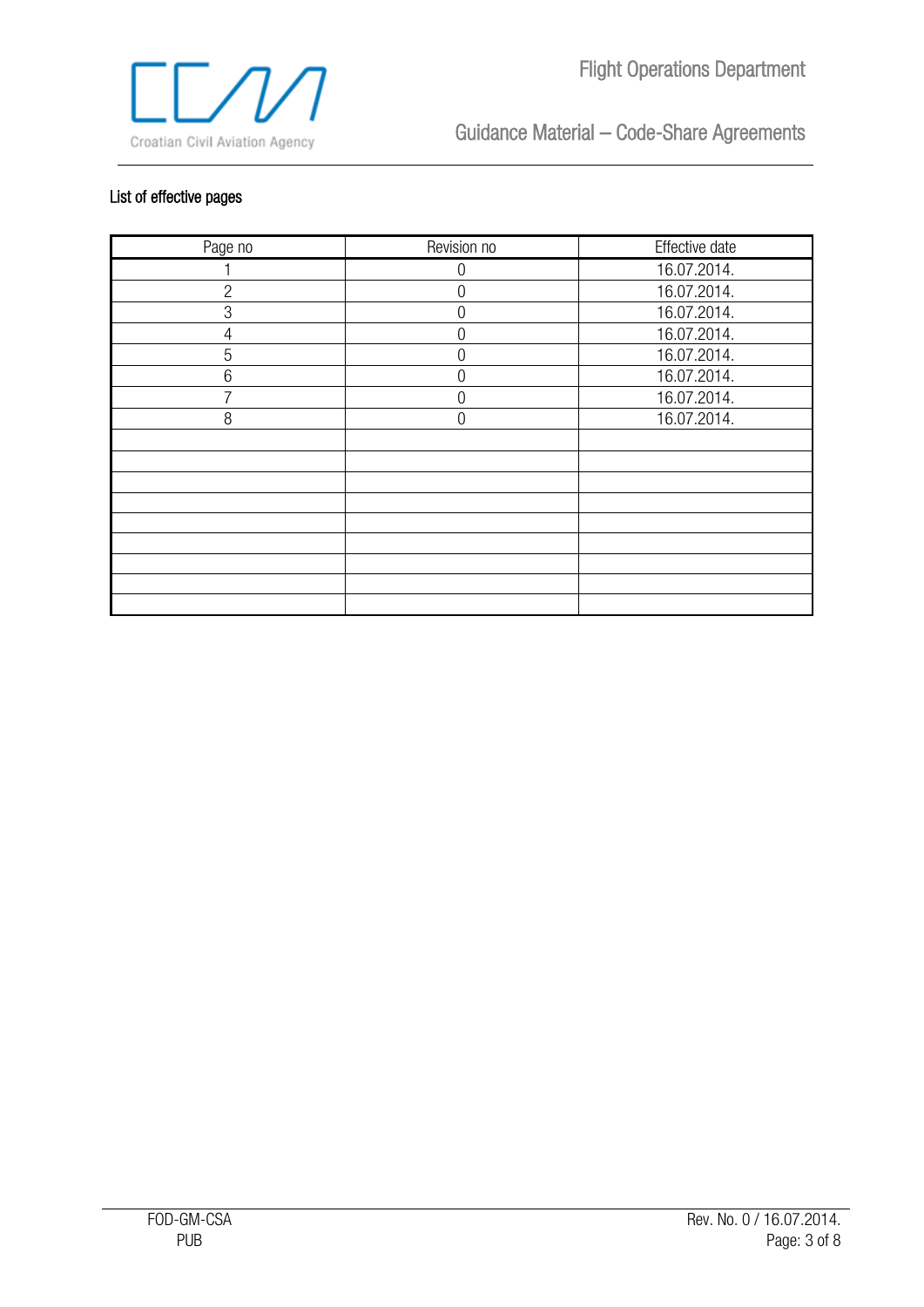# Contents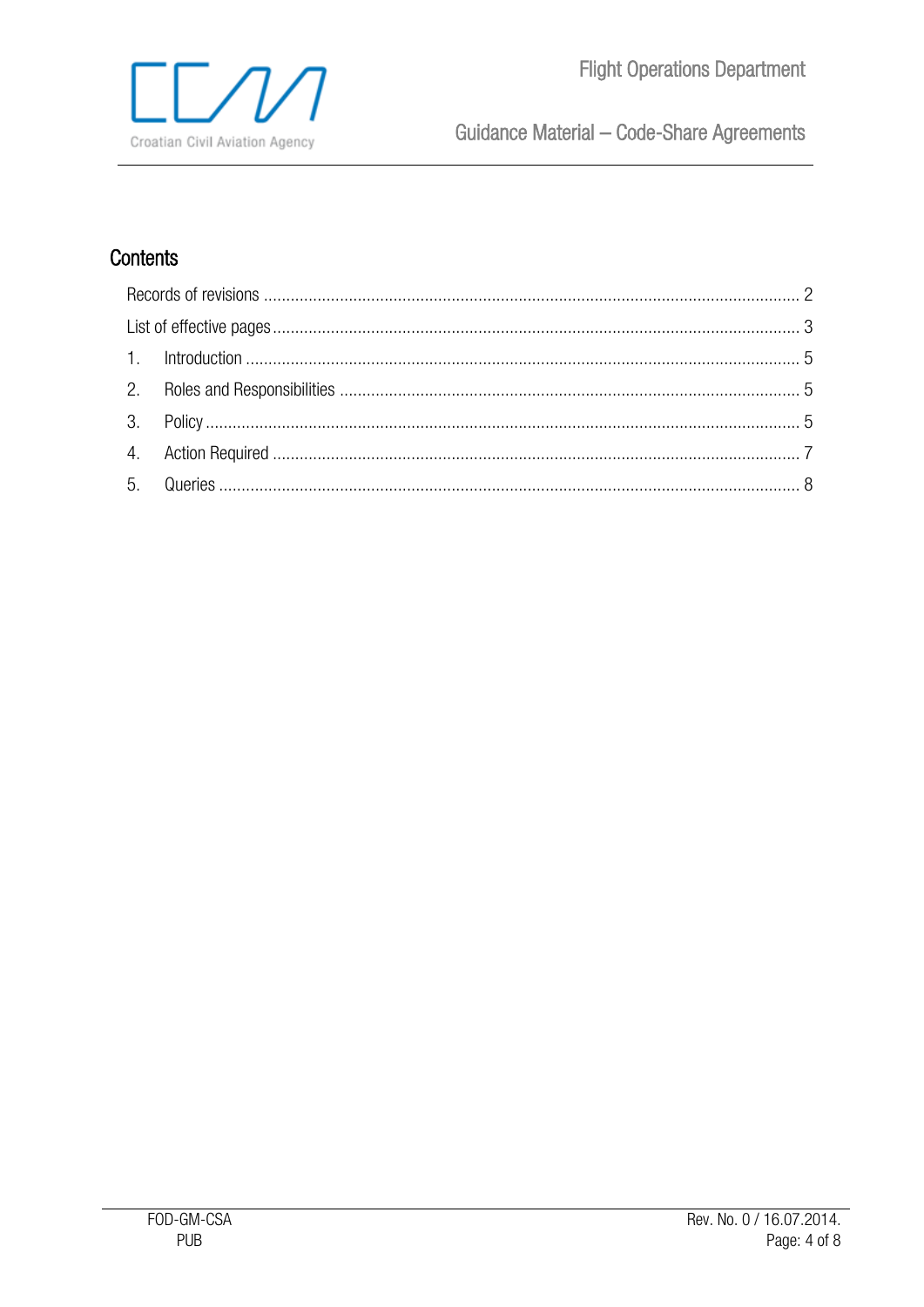

#### <span id="page-4-0"></span>1. Introduction

- 1.1 COMMISSION REGULATION (EU) No 965/2012 of 5 October 2012 laying down technical requirements and administrative procedures related to air operations pursuant to Regulation (EC) No 216/2008 of the European Parliament and of the Council, known as the European Aviation Safety Agency (EASA) Air Operations Regulation or EASA-OPS, includes provisions for the regulation of code-share agreements between EU Member State operators and Third-Country Operators (TCOs).
- 1.2 'Code-share' means an arrangement under which an operator places its designator code on a flight operated by another operator, and sells and issues tickets for that flight.
- 1.3 The purpose of this guidance is to inform and guide Croatian air operators about how compliance with ORO.AOC.115 and ARO.OPS.105 and related Acceptable Means of Compliance (AMCs) and Guidance Material (GM) is to be achieved.

#### <span id="page-4-1"></span>2. Roles and Responsibilities

- 3.1 Croatian operators to make code-share statements to the CCAA about code-share agreements with TCOs, having put in place appropriate audit programmes in compliance with the applicable requirements.
- 3.2 The CCAA to accept initial and renewal code-share statements; to check that the applicable requirements have been met.

#### <span id="page-4-2"></span>3. Policy

- 3.1 The 'applicable International Civil Aviation Organization (ICAO) Standards' as mentioned in ORO.AOC.115 and ARO.OPS.105 means: The Convention itself, plus Annexes 1, 6, 8 and 19; and Annex 18 if relevant.
- 3.2 The International Air Transport Association (IATA) Operational Safety Audit (IOSA) is to be regarded as the default standard, and the scope of any in-house or other third party audits should check compliance with at least the same ICAO Standards.
- 3.3 The 'Documented information' to be submitted for initial, renewal and changed code-share agreements are next:

#### A. Third Country Operator Details:

- 1. Name of third country operator;
- 2. AOC Number;
- 3. Address;
- 4. State;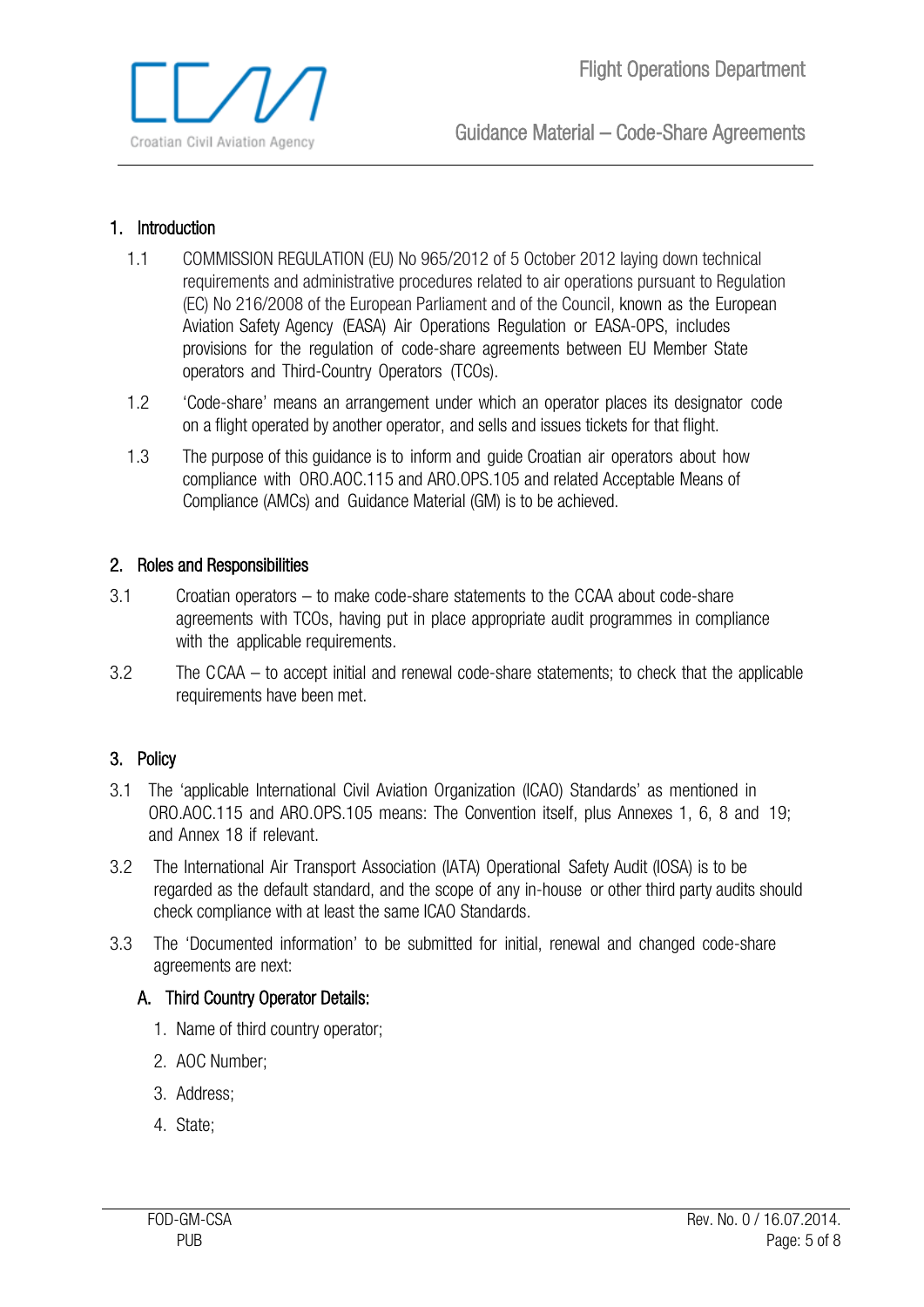

- 5. Tel. No.;
- 6. E-mail.

### B. Croatian AOC Operator Details:

- 1. Name of Croatian AOC operator;
- 2. AOC Number;
- 3. Address;
- 4. Tel. No.;
- 5. E-mail.
- 6. Statement:
	- 6.1 We have entered into a code-share agreement with the third country operator specified above.
	- 6.2 We confirm that we have verified that this Third Country Operator complies with the applicable ICAO standards.
	- 6.3 We have attached the required documented information enabling the CCAA to comply with ARO.OPS.105.
	- 6.4 Name of AOC manager authorized to make this Statement.
	- 6.5 Signature.

#### C. Details of TCO Code-Share:

- 1. Aircraft types on TCO AOC;
- 2. Aircraft types to be used for code-sharing;
- 3. Regions of operation involved in code-sharing.

#### D. Monitoring Arrangements:

- 1. Croatian AOC operator manager responsible for audit programme;
- 2. Audit frequency, scope and location(s);
- 3. Details of any third party audits, e.g. IOSA;
- 4. Verification of third party auditor competence, if not IOSA;
- 5. Other planned monitoring arrangements, e.g. ramp inspections, flight inspections;
- 6. Initial audit report and audit compliance statement (see AMC1 ORO.AOC.115(a)(1), AMC1 ORO.AOC.115(b)(a)(1) and AMC1 ORO.AOC.115(b)(e).
- 3.4 The acceptable scope for the audit reports is those ICAO Standards addressed by IOSA. Any inhouse or other third party audits must cover at least these Standards.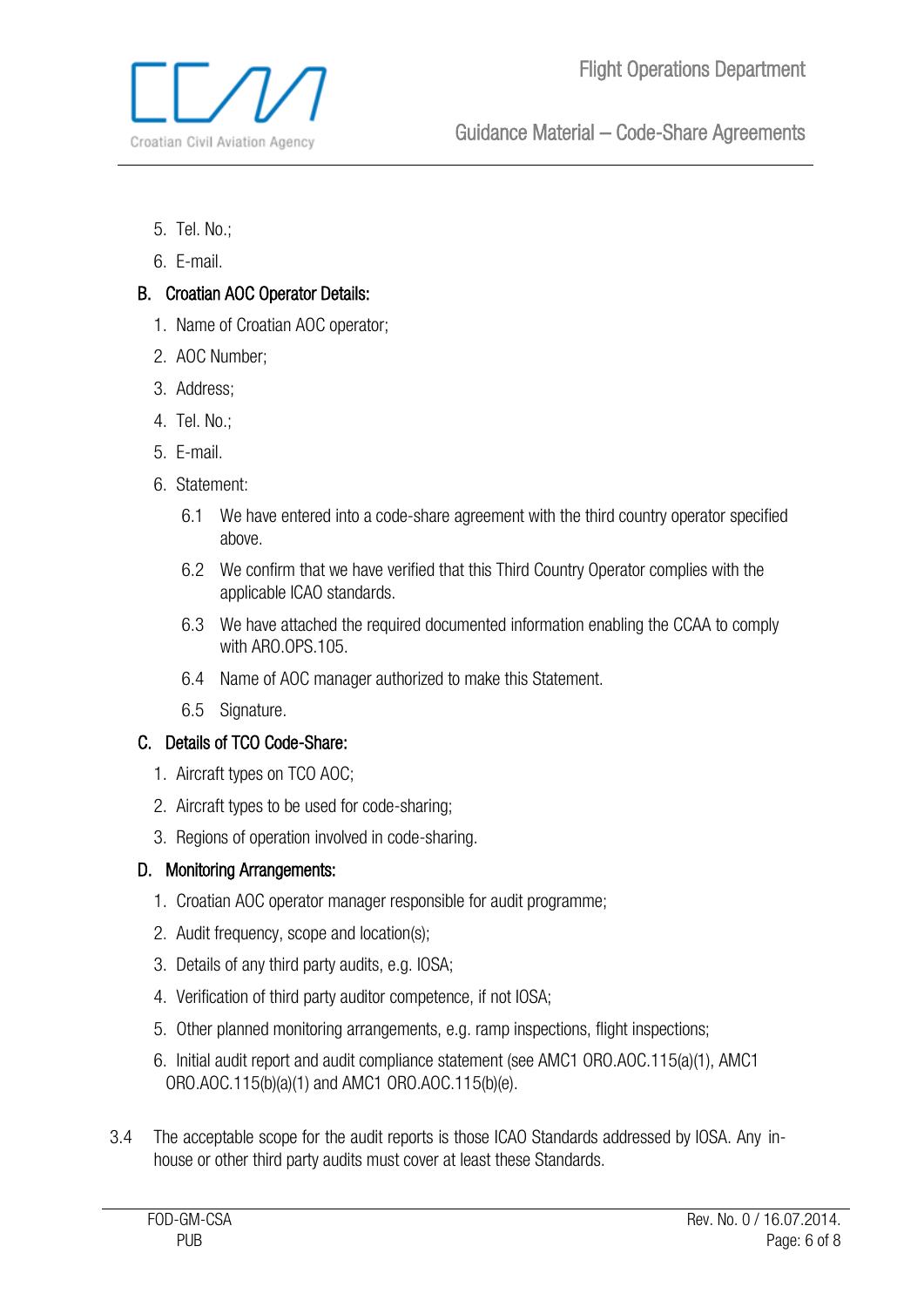- 3.5 IOSA registration of the TCO is accepted as meeting the requirements of:
	- ORO.AOC.115;
	- AMC1 ORO.AOC.115(a)(1);
	- AMC1 ORO.AOC.115(b); and
	- AMC2 ORO.AOC.115(b), paragraph (a).

Where IOSA registration is to be relied upon, a copy of the latest IOSA audit report will need to be provided.

- 3.6 Operators which do not fall within the scope of the IOSA requirements (due to the equipment operated and/or the type of operation) must comply with the applicable ICAO Standards, and the audit schedule of in-house or other third party audits must therefore cover the applicable ICAO Standards addressed by IOSA.
- 3.7 The ORO/ARO requirements do not apply to inbound, one-way code-share arrangements where a Croatian operator's flight bears a TCO's designator code, but no TCO flight bears the Croatian operator's designator code.
- 3.8 The audit schedules, renewal audit reports and any other relevant records relating to code-share flights will be sampled by the CCAA as part of the routine oversight of the AOC holder's Compliance Monitoring System (CMS) and Safety Management System (SMS).
- 3.9 Where an AOC holder uses another third-party provider in place of IOSA to audit TCOs, there should be a contract in place and the organization considered as a sub-contracting organization. The CAA will verify that other third-party providers meet audit programme requirements by checking:
	- the audit scope against IOSA;
	- how AOC holders have verified auditor competence; and
	- audit frequencies.
- 3.10 Where omissions or non-compliances are identified in initial, renewal or changed code-share statements, a report will be raised with Level 2 findings, and managed in accordance with ARO.GEN.350.

## <span id="page-6-0"></span>4. Action Required

All aircraft operators to whom this guidance applies should, as part of their process to transition to EASA-OPS, submit completed code-share statements, with 'Documented information' required under 3.3, to their assigned Flight Operations Inspector. Thereafter, such statements relating to new, renewal or changed code-share agreements should also be submitted.